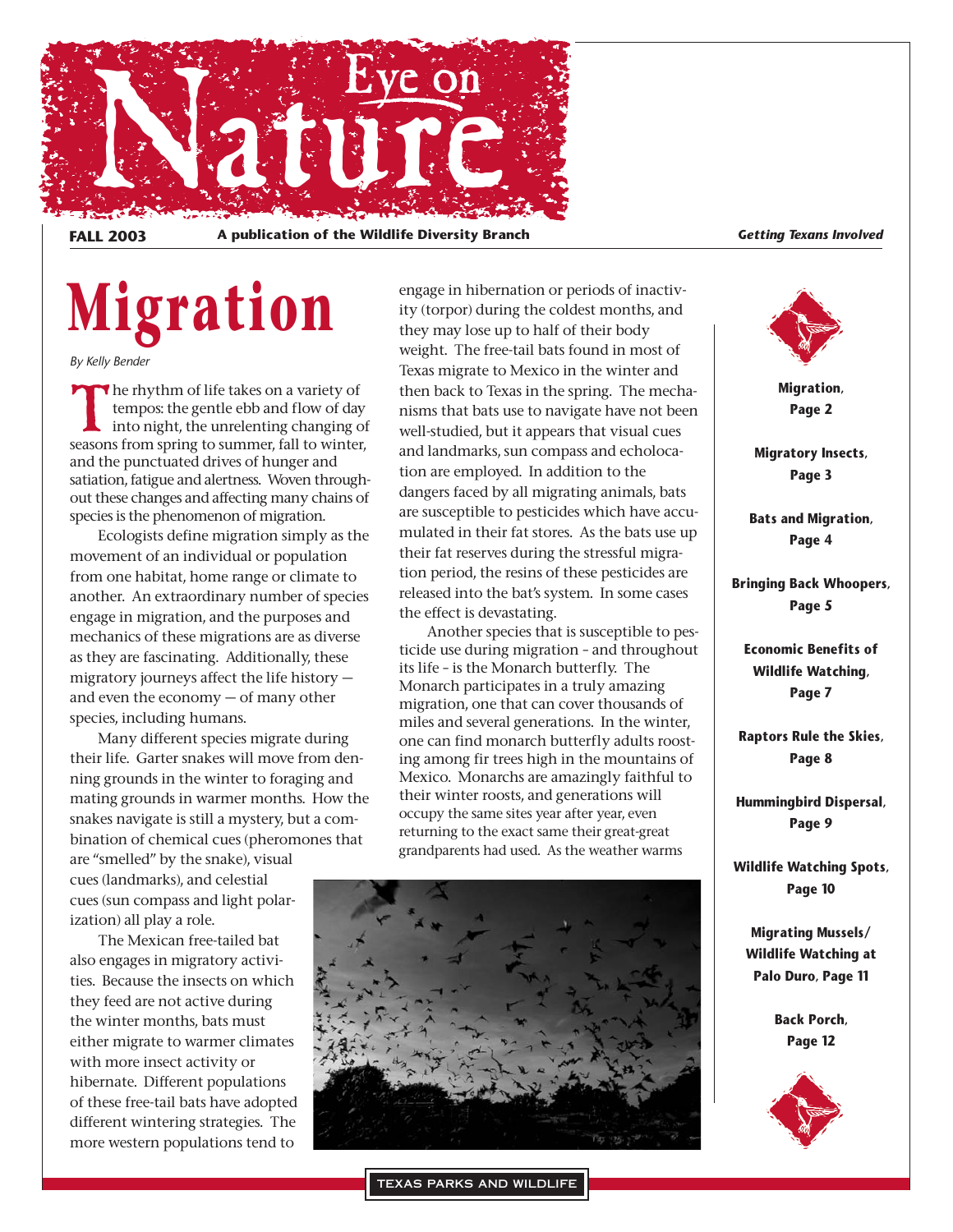

**Eye On Nature** Fall, 2003

#### **Texas Parks and Wildlife Department**

*To manage and conserve the natural and cultural resources of Texas and to provide hunting, fishing and outdoor recreation opportunities for the use and enjoyment of present and future generations.*

#### **GOVERNOR OF TEXAS** Rick Perry

#### **COMMISSION** Ernest Angelo, Jr., Vice-Chairman **Midland**

Joseph B.C. Fitzsimons **San Antonio** Alvin L. Henry **Houston** Ned S. Holmes **Houston** Peter M. Holt **San Antonio** Philip Montgomery **Dallas** Donato D. Ramos **Laredo** Kelly W. Rising, M.D. **Beaumont** Mark E. Watson, Jr. **San Antonio**

Lee M. Bass, Chairman-Emeritus **Fort Worth**

**Robert L. Cook** Executive Director

**Michael E. Berger** Wildlife Division Director

#### **EYE ON NATURE STAFF Mark Klym** Editor **John Herron** Production Manager

Texas Parks and Wildlife Department receives federal financial assistance from the U.S. Fish and Wildlife Service. Under Title VI of the Civil Rights Act of 1964, Section 504 of the Rehabilitation Act of 1973, Title II of the Americans with Disabilities Act of 1990, the Age Discrimination Act of 1975, and Title IX of the Education Amendments of 1972, the U.S. Department of the Interior and its bureaus prohibit discrimination on the basis of race, color, national origin, age, disability or sex (in educational pro-grams). If you believe that you have been discriminated against in any Texas Parks and Wildlife Department program, activity, or facility, or if you desire further information, please call or write: The U.S. Fish and Wildlife Service, Office for Diversity and Civil Rights Programs - External Programs, 4040 N. Fairfax Drive, Webb 300, Arlington, VA 22203, (703) 358-1724.

and the days lengthen, the wintering butterflies become more active and start moving down the mountains. They also mate and begin their journey northward, looking for milkweed on which to lay their eggs. It is this generation that re-populates the southern United States with monarch butterflies before it dies. The newly emerged generation of butterfly (or "flight") will continue its parents' flight northward and return to their parents' home. Here they mate, lay eggs and die. Summer flights only live a short three to five weeks as adults, compared to the much longer lifespan of eight or nine months for the overwintering flight. There may be three to four flights of summer Monarchs. The last of these flights will begin the amazing journey south back to the overwintering grounds of their ancestors.

Monarch butterflies are truly one of the most recognized and admired butterfly species in North America, and the roosting sites and migration routes are frequented by tourists eager to experience the wonders of nature. In Mission, Texas, an annual fall Butterfly Festival attracts visitors from the United States and other countries to observe the migrating Monarchs, as well as the other 289 species of butterflies, 487 species of birds, and 77 species of dragonflies and damselflies found in the region. The role that this migration plays in local economies is staggering: The Texas Department of Economic Development states that nature tourism brings a whopping \$90 million to the Valley's economy each year. Birds and butterflies are certainly the jewels that draw tourists to Texas destinations, and some local economies have highlighted their own specialties.

Consider one of the most incredible journeys of one of nature's smallest birds: the ruby-throated hummingbird. This tiny sprite of a creature weighs only 1/10th of an ounce (almost exactly the weight of a penny!), and makes an incredible journey from Mexico and Central America in the winter, straight across the Gulf of Mexico (a non-stop flight), to breeding grounds throughout the eastern United States and southern one-third Canada. These seasonal movements may cover a staggering 1,500 miles. In preparation for the exhausting journey over the Gulf, a great concentration of ruby-throats will stop along the coast to restore their fat reserves. The community of Rockport-Fulton, Texas, has taken advantage of this happy occurrence by hosting an annual Hummer-Bird celebration. During the Celebration, recognized experts provide workshops on a variety of subjects, including hummingbird habitat, migration and natural history. In addition, participants are encouraged to participate

in a hummer garden tour featuring hundreds of hummers buzzing about incredibly beautiful local garden habitats. This event draws hundreds of visitors to the community and is largely responsible for buoying the tourist season well into the fall months.

Not all neotropical hummingbirds migrate. Many species stay in the warm tropics both in the breeding and overwintering seasons. The journey is perilous and claims the lives of as many as half to three-quarters of all first-year hummingbirds. So why engage in such a dangerous pursuit? By flying to northerly latitudes, ruby-throats are able to exploit the seasonal abundance of flowers available without the brutal competition that would otherwise be prevalent in their tropical habitats.

In preparation for this incredible journey, the little ruby-throat will gorge itself on nectar and tiny gnats and mites to increase its fat reserves and nearly double its weight. When the first brisk days of fall arrive in the northern part of its range, the bird makes its morning rounds to fill up on flower nectar and begins its journey southward. Flying during the daylight hours, the ruby-throat may take advantage of favorable weather patterns and tail winds, but never hitches a ride on the back of larger birds like geese or hawks, as some folklore asserts. Scientists puzzle over the exact mechanism that helps hummingbirds navigate the vast distances they travel during migration, but it seems that young and inexperienced hummers rely on an innate, genetically programmed mental map. If these birds are blown off-course by storms or other occurrences, they tend to continue on their journey following the altered route to a foreign destination. Older and more experienced birds rely not only on their preprogrammed map, but also on visual and other cues that they have learned from previous flights. These birds will compensate for the storm's movements, adjust their course and arrive at their normal destination.

With whatever mechanism, and for whatever reason, the number of migrating species found in Texas is truly amazing. During migration periods, these species are generally much easier to spot and are often found in spectacular aggregations. There are many destinations around Texas that feature nature-watching activities. Be sure to check out the Gulf Coast Birding Trails, state parks, local festivals, private ranches and other attractions that highlight nature's wonders. And this migration season, don't let nature pass you by!

*Kelly is the Austin Urban Wildlife Biologist working out of Bastrop.*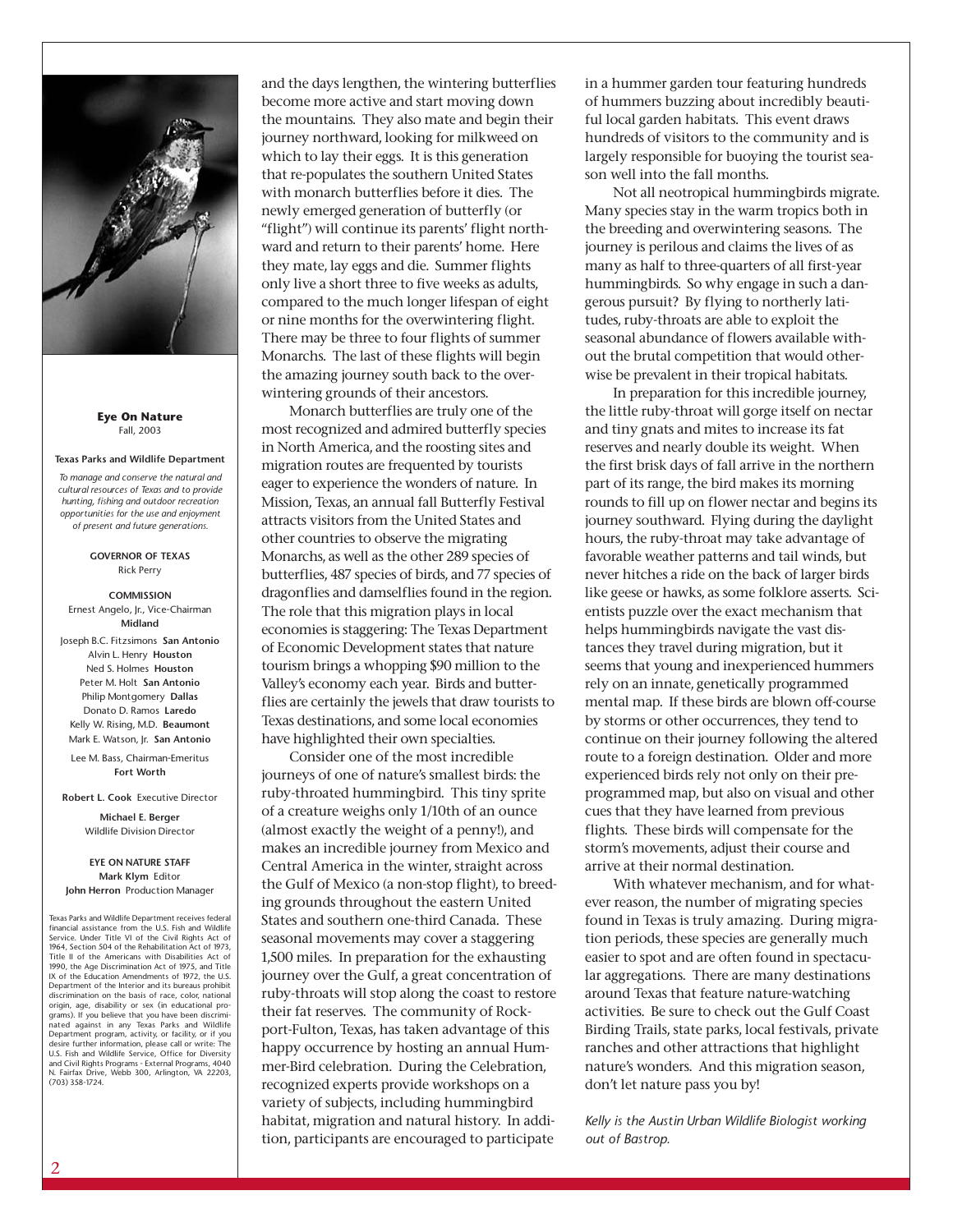## **Migratory Insects**

*By Mike Quinn*

onarch butterflies are perhaps the best known migratory insect, but do other insects migrate? In fact quite a few insects annually embark on directional mass movements. Within the butterflies, most migrants are either yellow butterflies, known as Sulphurs, such as the Cloudless and Lyside Sulphur or they are in the Nymphalidae family. Examples here, in addition to the Monarch, include the American Snout, Gulf Fritillary, Common Buckeye and Painted Lady.

Some moths migrate as well, mostly agricultural pests in the family Noctuidae such as the Fall Armyworm and the Corn Earworm. These moths migrate at night in huge swarms so dense that they are regularly monitored by radar!

The largest North American moth, the Black Witch, flies year-round in South Texas, but migrates as far north as Minnesota from July to October. Several species of Sphinx Moths, family Sphingidae, occur in massive offshore swarms on oil rigs in the Gulf of Mexico. Caterpillars of Sphinx moths are commonly referred to as "hornworms" due to the short stiff horn-like projection off the end of their abdomens.

A number of species of dragonflies migrate, primarily along the coast and edges of large bodies of water. The North American dragonfly most frequently observed migrating is the familiar Common Green Darner. Nearly all other migratory dragonflies are Skimmers, family Libellulidae. Foremost among this group is the Wandering Glider which Sidney Dunkle in "Dragonflies through Binoculars" calls: "The world's most evolved dragonfly, it drifts with the wind as it feeds on aerial plankton. Over the ocean they fly day and night for thousands of miles."

The Wandering Glider is the only dragonfly found around the world including on many oceanic islands where it's the only dragonfly.

Butterflies, however, are the best studied migratory insects. They tend to migrate at low elevation in what's known



as the boundary layer. While more energy costly than migrating high with the prevailing winds, low elevation flight offers greater control and frequent opportunities to stop and nectar.

Butterfly migratory flight pattern is characterized as remarkably straight, regardless of time of season, time of day or wind. Objects in their path are by passed by flying over rather than by flying around. Like the Monarch, most migratory butterflies are at peak abundance during their fall passage.

In South Texas, the American Snout is sometimes mistaken for the Monarch, a species which it only vaguely resembles in size and color. What confuses people is the phenomenal population explosions and mass movements that the smaller orange and brown snout butterflies occasionally embark upon. Larry Gilbert, a lepidopterists at the University of Texas, reported the following from an earlier published account of a snout swarm. "In late September 1921 an estimated 25 million per minute southeasterly-bound snout butterflies passed over a 400 km front (San Marcos south to the Rio Grande River)." The original observers "noted that this flight lasted for 18 days. It may have involved more than 6 billion (6 X 109) butterflies!"

Raymond Neck, author of "A field guide to butterflies of Texas" and a former Texas Parks and Wildlife entomologist, was the first to find a correlation between weather patterns and snout outbreaks. He found that snout population size was positively correlated with the intensity and

duration of dry periods immediately preceding drought-terminating rains.

The snout's caterpillar food plant, granjeno or spiny hackberry, is one of the dominant shrubs in the South Texas brush country. Granjeno is well adapted to this semiarid region with frequent droughts. When heavy rains come, this shrub puts on a "strong pulse" of fresh foliage.

Female snout's typically carry several hundred eggs each which they preferentially lay on the new leaves. These eggs and the resulting caterpillars, pupae and adults are thought to have a high survival rate due to drought induced low population level of predators and parasitoids.

Something to think about next time you pull over to clear your radiator after driving through a swarm of American Snouts!

*Mike is an invertebrate biologist working out of Austin.*

One of the most amazing insect migration observations occurred on July 15, 2003 as the eye of Hurricane Claudette passed over Port O'Connor. Brush Freeman and two observers reported the following: "When the eye of the storm went over we went outside to the balcony to look for rare birds over the bay after winds went down from about 100 m.p.h. to near 0 in a matter of just a few minutes. The sky cleared and it got real hot. We were only in the eye for about 45 minutes to an hour before the other side of the storm hit and once again we had terrific winds.

With the eye we had the largest concentrations of Black Witches any of us had ever seen. At any time with any scope view of the bay there was one to several to be seen. They were everywhere on the east side of town in the hundreds."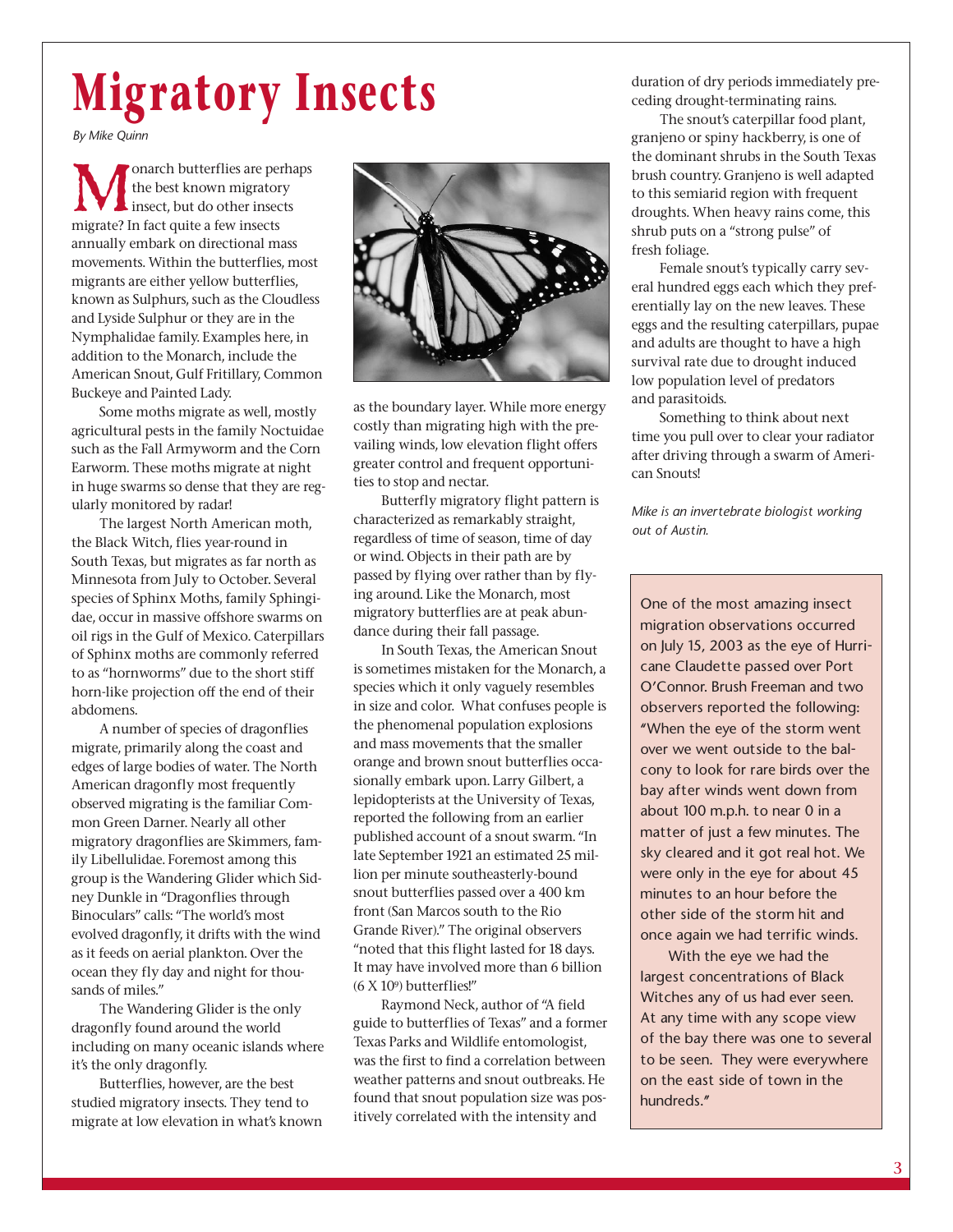## **Bats and Migration**

*By Meg Goodman*

**M**igration is an important com-<br>ponent in the life history of<br>hany organisms. Although<br>best known among birds, species of ponent in the life history of many organisms. Although best known among birds, species of mammals such as some ungulates, cetaceans and bats migrate as well. Both tropical and temperate bat species use migration as one method of avoiding unfavorable conditions; other methods include hibernation or torpor exclusively or in combination with migration. In North America, migratory bats include temperate species that move relatively short distances (50-100 km) seasonally between breeding and hibernating roosts, north temperate tree bats that move south to winter (up to 1,000 km), and semi-tropical migrants that move north long distances to maternity sites and/or feeding sites (> 1,000 km).

Most of the 31 Texas bat species either migrate only short distances seasonally between breeding and hibernating roost sites, such as many Myotis species, or are non-migratory, entering a state of torpor only during the coldest months of the year such Rafinesque's big-eared bat (*Corynorhinus rafinesquii*) in East Texas . Tree bats, such as the hoary bat (*Lasiurus borealis*) and the silver-haired bat (*Lasionycteris noctivigans*) are north temperate bats that migrate long distances spending the winter in the southern 1/3 of the United States including parts of Texas or even further south. Two Texas bat species that migrate long distances are semi-tropical bats that spend the summers in Texas, the Mexican free-tailed bat (*Tadarida brasiliensis*) and the Mexican long-nosed bat (*Leptonycteris nivalis*).



Mexican free-tailed bats are well known in our state as they form especially large maternity colonies in Texas caves and bridges. At least 100 million female Mexican free-tailed bats come to Texas to give birth to one pup each year. The largest Mexican free-tailed bat maternity colony in the world is found in Bracken Cave, which is located in Central Texas and contains 20-40 million bats. Pups are born in late June and can fly on their own by August, when many disperse to other roosting sites due to overcrowding of volant young and high ammonia levels in these caves. The onset of the first fall cold front causes the majority of Mexican freetailed bats to migrate south to winter in caves throughout Mexico.

Mexican free-tailed bats have long, narrow wings and short fur that make them relatively aerodynamic and able to travel long distances, at least 1,000 km. These bats can fly up to 97 km/h (60 mph) with tailwinds, which also aid in migration. During migration, many stopover sites such as caves, bridges, buildings and bat houses may be used. It is important to protect these stop over sites as well as the winter and summer roosting sites, as each is important to the conservation of this bat.

Conservation of the Mexican free-tailed bat is critical as they are very economically and ecologically important. These bats can eat up to their body weight in insects, so the approximately 100 million bats that migrate to Central Texas can consume up to 1,000 tons of insects each night including many destructive agricultural pests such as the cotton boll-worm moth and corn ear-worm moth. This trend continues in Mexico where insect availability is good throughout the winter.

The other tropical bat migrant in Texas is a nectar feeder, the Mexican long-nosed bat. Mexican long-nosed bats follow a "nectar trail" along a 5,000 km loop, including the Sierra Madre Oriental in Mexico into the southwestern tip of New Mexico and the Big Bend region of Texas. This trail follows the sequential flowering of at least 16 flowering plant species which includes morning glories, columnar cacti and several species of agave or century plant, even the one that tequila is made from!

Females with newborn young and occasional male Mexican long-nosed bats migrate north to the Big Bend region and southwestern New Mexico to feed on blooming agaves or century plants during the summer. Landscape changes due to grazing and the harvesting of agaves for the legal and illegal factions of the tequila industry pose a significant threat to this species. Another threat in Mexico is the persecution of many bats, including the Mexican long-nosed bat, mistaken for vampire bats. Although vampire bats can cause problems for ranchers in Mexico, there is only 1 species of vampire among the 300 species of bats in Latin America that feeds on livestock. Mistaken identity as a "vampire" has contributed to the decline of the Mexican long-nosed bat. It has been listed as federally endangered in the United States and also listed on Mexico's "endangered species list."

During migration, bats occupy many habitats controlled by a widerange of governments, agencies, communities, and private landowners. Collaboration in conservation efforts are essential to protect and manage areas and habitats needed by bats. In 1994 a program was formed between Bat Conservation International and important partners in Mexico entitled the Programa para la Conservacion de Murcielagos Migratorias (PCMM). This program was designed to formally promote cooperation between the various entities to conserve migratory bats through conservation, education and research. Since this partnership was formed, many significant Mexican bat caves have been identified and

*[Continued on Page 6]*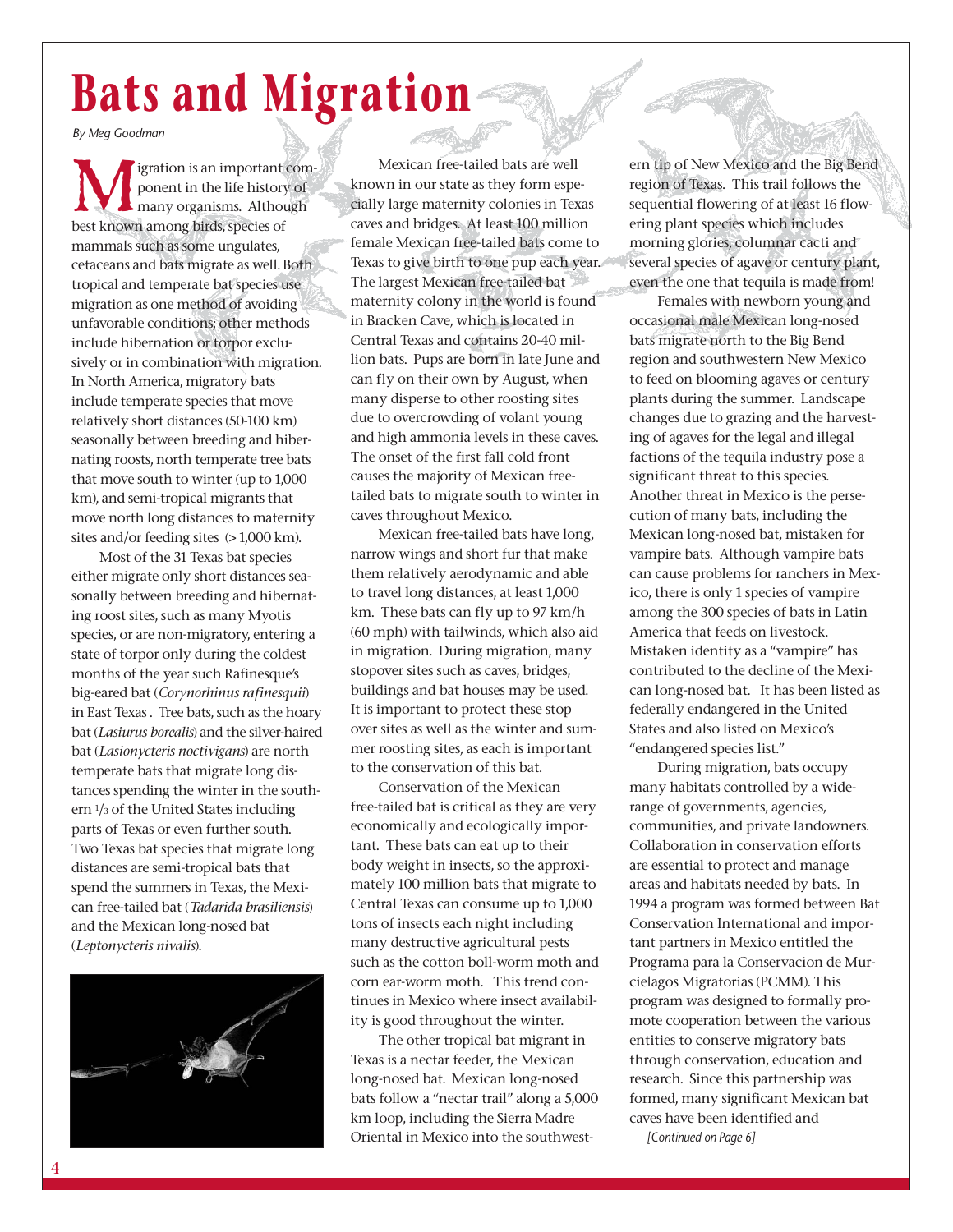## **Bringing Back Whoopers**

*By Lee Ann Linam*

**W** hat can cause grown men to don long white robes, dance bugle, trill and flap their arms like wings? Maybe it's the pure don long white robes, dance, bugle, trill and flap their adrenalin rush of looking outside your cockpit high above the heart of America to find yourself in a flight of fancy with a half-dozen of the most majestic birds in the world. Or maybe it's a slightly higher calling to restore a missing piece of the heartland and buy some insurance for a species that's as ancient as the very landscape of the continent.

The sight of those birds in flight is indeed a high point in the long road of recovery for the whooping crane—a road that has challenged the science and art of recovering endangered species. Captive breeding and reintroduction are the last hope for many of our endangered species, but it's a complicated and difficult endeavor (despite the earnest young student who wrote in the 2002 Hometown Horned Toads essay contest, "I think we should buy a bunch of them from Texas Parks and Wildlife and turn them loose so that they won't become extinct.") It's especially challenging when the species is migratory. Just how do you teach a whooping crane to migrate 1,000-3,000 miles twice a year? That has been the challenge facing the whooping crane recovery program over the past several decades.

Whooping cranes historically utilized habitats from the Arctic coast South to Central Mexico, and from Utah East to New Jersey, South Carolina, Georgia and Florida. At that time several different migration routes separated the whooping crane into several different breeding populations. By the 1940s, however, the tallest bird in North America could only be found in one migratory flock — one that wintered on the Central Texas Coast and nested at some then-unknown location in northern Canada. When a hurricane wiped out the tiny non-migratory flock in Louisiana, biologists felt even more



discomfort — all the whooper eggs were literally in one basket.

Captive breeding of whooping cranes began with the capture of a few injured birds in the 1940s, progressed under research conducted at Patuxent Wildlife Research Center and other facilities and collection of eggs from the wild, and finally reached a point where reintroduction to historic habitats seemed feasible by the 1970s. But how to teach a whooping crane to migrate was still the question. In some birds migration and migratory paths are inherited characteristics, but the close bonding between whooping crane parents and chicks for the first 10-12 months of life seemed to indicate that whooper chicks learn how to migrate from their parents.

The first solution tried was to let another similar, but more abundant species in the wild serve as the foster parent for whooping crane chicks. Whooping crane eggs from the wild or from captive breeders were placed in sandhill crane nests, and the sandhill cranes incubated, hatched, reared and introduced the whooping crane chicks into the wild. Cross fostering was tested at Grays Lake NWR in Idaho, home of a

population of sandhill cranes that migrated to Central New Mexico. From 1975 through 1988, 216 whooping crane eggs were transferred to Grays Lake. The whooper chicks hatched, learned local diets and repeated the migration pattern of their foster parents.

But all was not well with the crossfostered flock. High chick mortality was attributed to inclement weather at the time of hatching, poor habitat and food conditions during some years and coyote predation. Mortality was also high on the migration path, with a large number of birds hitting power lines. Most importantly, cross-imprinting of the birds produced whooping cranes that failed to pair with other whooping cranes. High mortality and the absence of breeding resulted in a relatively small population that peaked at 33 individuals in winter 1985 and died out in 2002.

After cross-fostering proved unsuitable, the Whooping Crane Recovery Team identified the need for testing other techniques. Since then, various modifications of leading captive-reared cranes behind trucks or ultralight aircraft, trucking them in the back of open vehicles, and releasing them with migratory sandhill populations have been tested. Researchers learned the visual stimuli obtained during flight seemed to be most important to the cranes. Birds transported along a migration route in cages in an open truck did not successfully repeat the migration, while those flown continually behind a truck did. In addition, birds returned in the spring to the sites where they were first flown free, rather than seeking their hatching site. Recognizing the need to prevent improper imprinting, most projects utilized isolation-rearing with caretakers in crane costumes, while one project used group rearing of chicks to promote proper imprinting.

While teaching birds to follow *[Continued on Page 6]*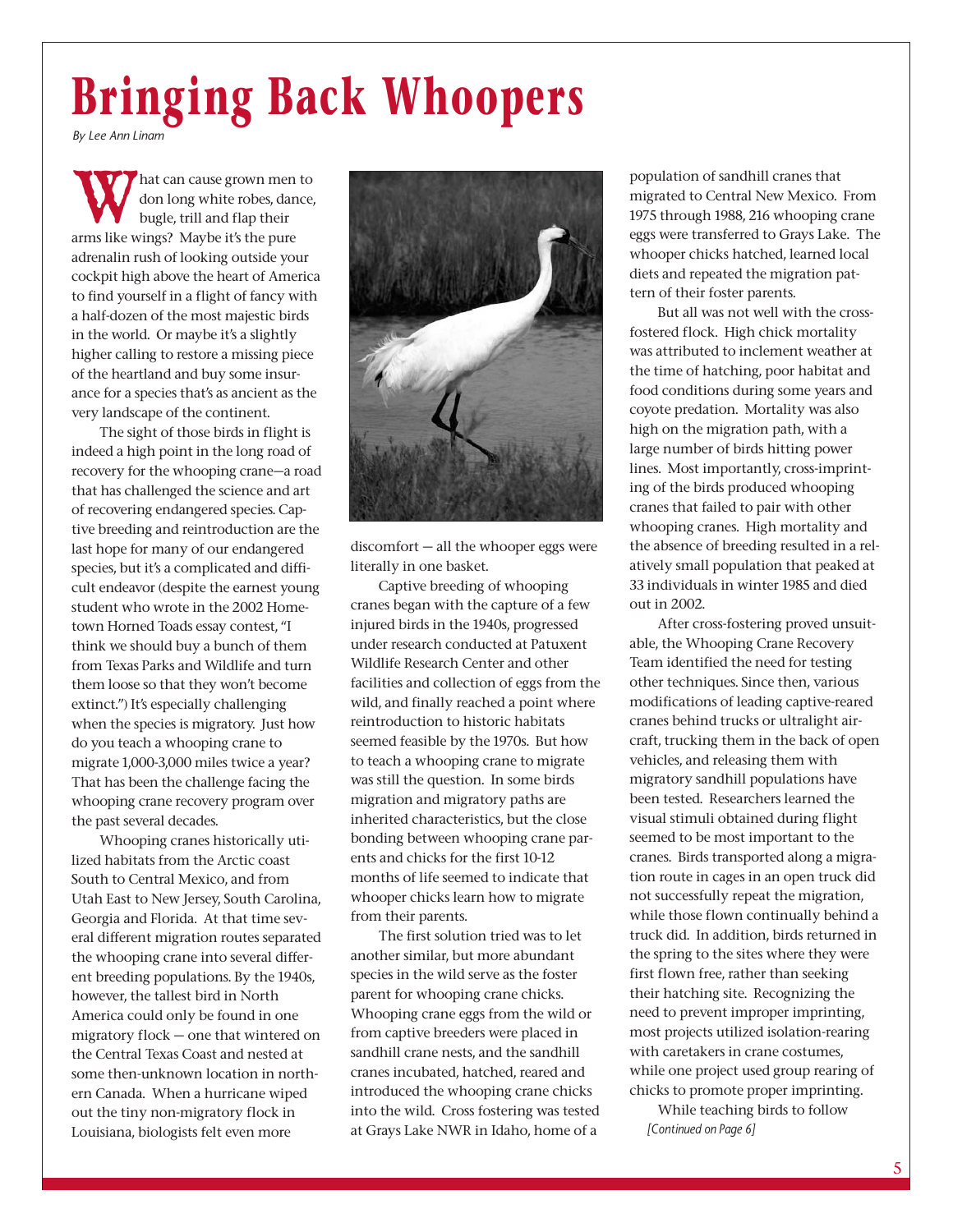#### *[Bringing Back Whoopers Continued]*

vehicles or other birds seem to have promise, it was a more romantic idea (and possibly a more efficient one) that caught the attention of biologists. For several years researchers had been experimenting with techniques to teach reintroduced populations of birds new migration routes by imprinting them on a handler and an ultralight airplane. The techniques were first used on Canada geese (the story upon which the movie Fly Away Home was based). Since then researchers have successfully taught captive-reared geese, trumpeter swans and sandhill cranes to follow an ultralight from a release area south along a migration path to a wintering area. Most

importantly, the released birds then migrated north on their own in the spring. Early experiments showed that trained birds also returned to the same (or nearby) wintering area the following fall.

In 2001 the U.S. Fish and Wildlife Service and other partners were finally ready to try the ultralight experiment with whooping cranes. The project team placed captive-reared, costume-imprinted whooping cranes on Necedah National Wildlife Refuge in Wisconsin during the summer. During the fall ultralights flown by costumed pilots led a group

of seven whoopers south through Illinois, Indiana, Kentucky, Tennessee and Georgia to a wintering area on Chassahowitzka National Wildlife Refuge in Florida. Biologists celebrated in the spring when the six surviving cranes arrived back at their adopted home in Wisconsin.

The success was repeated in 2002 when 17 whoopers were flown south from Necedah to Chassahowitzka. The sixteen surviving cranes joined five cranes from the "Class of 2001" on their return north this summer (all but two flew directly to Central Wisconsin) ready to play their part in history and perhaps be used one day to teach young whoopers this new, yet old, migration path in a whooper-to-whooper reintroduction technique called 1x1 migration. Meanwhile, at Patuxent Wildlife Research Center and the International Crane Foundation this spring another 15-20 chicks destined to stretch their wings in the wild were just beginning to poke their egg tooth through the shell, catch their first glimpse of a whooping crane costume and hear the whirr of an ultralight engine …

> Find out more about the migration experiments, as well as updates about a reintroduced non-migratory flock of whooping cranes at: http://bringbackthecranes.org or http://www.operationmigration.org

*Lee Anne is Texas Nature Trackers Biologist working out of Wimberley*

#### *[Bats and Migration Continued]*

conserved and a successful education campaign has been implemented. To find out more about these bats or programs to help these bats, please visit the Bat Conservation International website at www.batcon.org or contact Texas Parks and Wildlife Bat Coordinator, Meg Goodman at (512) 912-7042.

*Meg is Bat Coordinator working out of Austin*

#### *[Wildlife Viewing Continued]*

western diamondback rattlesnake is a resident. However, most snakes are reluctant to reside near heavy traffic areas such as marked trails and campsites.

Deer are a wonderful addition to any wildlife-viewing trip. Palo Duro Canyon has both mule deer and white-tailed deer that can be seen year around. Pronghorns may be sighted on the canyon rim, and aoudad sheep are also present in the park since their introduction into the area over 50 years ago. Other interesting mammals include bobcats, coyotes and ringtail cats. Many nocturnal animals are present and make a great source of entertainment for night hikes.

Visitors may take a break from wildlife viewing and enjoy the many plant species found in the canyon. Palo Duro Canyon derives its name from the Spanish phrase for "hardwood" which is in reference to the many junipers that dot the canyon walls and floor. Trees such as western soapberry, hackberry and cottonwoods are commonly seen in the park along with beautiful shrub species like the lemon sumac, agarito and yucca. Wildflower species are a wonderful addition to any hike. From early April through October, many flowering plants are found along the trails. Beautiful purples of star thistle, spiderworts and tansy asters along with golds of gaillardia, sunflowers and evening primrose are abundant in the summer. Prickly pear cactus and tasajillo are a few of the succulents commonly found in the park.

Palo Duro Canyon has over 35 miles of trails for hiking, biking and equestrian use. Many of these trails provide excellent wildlife and plant viewing opportunities. Visitors are encouraged to hike early in the morning in order to have the best opportunity to experience Palo Duro Canyon. For more information, please contact us at (806) 488-2227 or stop by the park. We are located about 12 miles east of Canyon on State Highway 217. From Amarillo, take Interstate 27 south to State Highway 217, and go east 8 miles.

*Heather is an Exhibit Technician at Palo Duro Canyon State Park in Canyon.*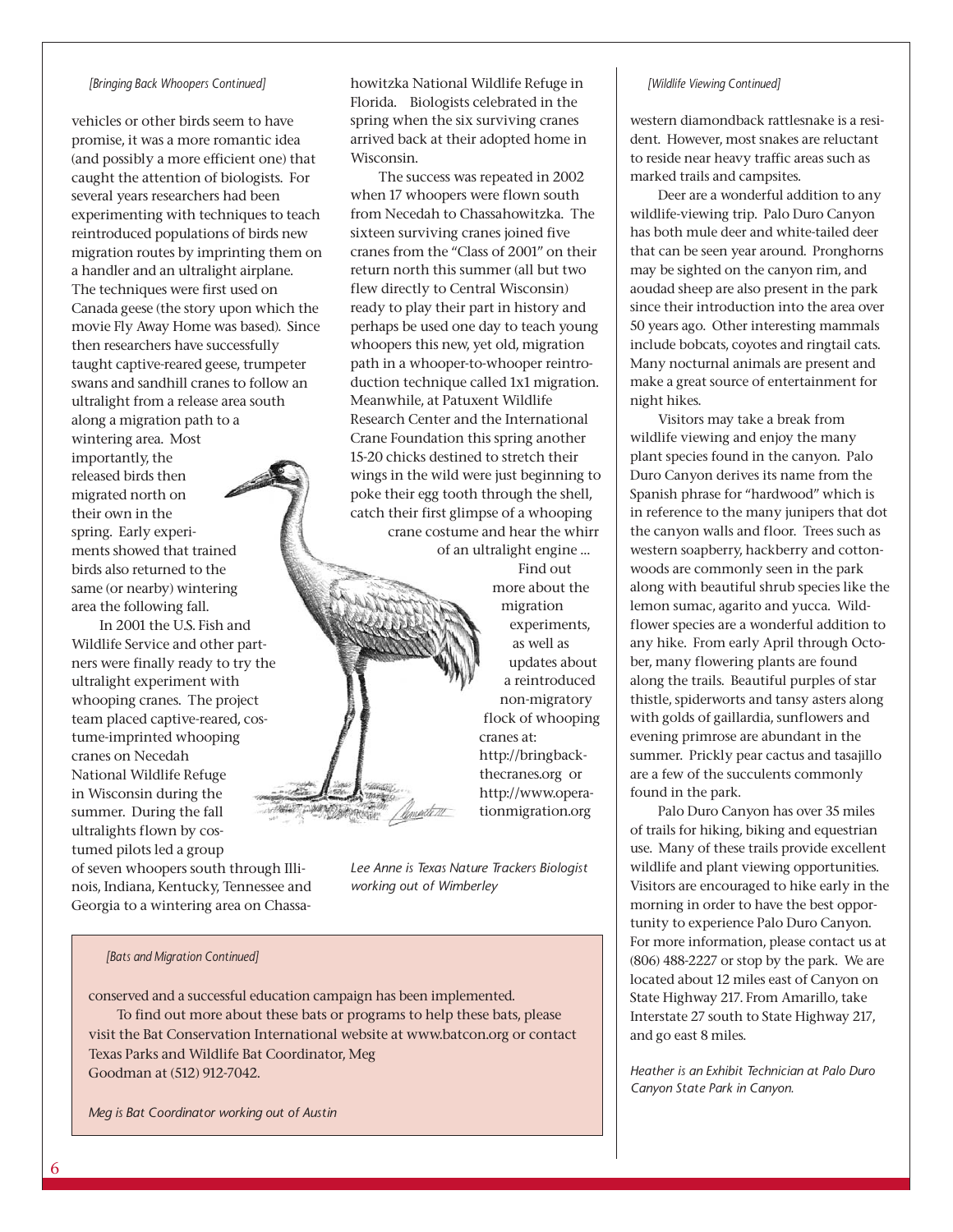### **The Economic Benefits of Wildlife Watching in Texas**

*By Linda Campbell*

ccording to a recent report to<br>Texas Parks and Wildlife Departed ment by Southwick Associate<br>there were 1 million residents and nor Texas Parks and Wildlife Department by Southwick Associates there were 1 million residents and nonresidents of Texas who travel to observe, photograph or feed wildlife in 2001. These people spent 7.7 million recreation days pursuing these activities. Of those traveling to observe wildlife, 851,044 people were viewing birds and 600,712 were observing mammals (and a lot of people were looking at both). These travelers spent \$228,779,736 on travel-related expenses. Texas residents and nonresidents spent \$1.28 billion in Texas on equipment and services related to their wildlife watching activities.

Then there are those who watch wildlife at home. There are 2.9 million Texans who observe, photograph or feed wildlife within 1 mile of their home (nearly 3 times more than those who travel). More than 84 percent feed birds at home and 70 percent say they observe wildlife near their home. Feeding wildlife was the most common activity of those who stay close to home, whereas observation is the most common activity for those who travel. Texas residents spent approximately 221 million man-days observing wildlife around their home.

It is interesting to look at the demographics of those who enjoy wildlife-related recreation. According to the Southwick report, wildlife watchers in Texas are 97 percent white, middleaged (50-51 years), with an average household income of \$50,000 to \$60,000. About 45 percent are male. In comparison, hunters in Texas are 92 percent white, slightly younger (40.5 years), 90 percent male, with average household income of about \$63,000. Anglers (both freshwater and saltwater) are also mostly white (94 percent), average age of 40-45 years, mostly male (70-80 percent), with an average household income of

about \$47,000 to \$63,000.

What does all this mean to the economy of Texas? It means Texas would be a lot poorer if it weren't for the economic activity generated by wildlife watching and other types of wildlife-associated recreation. Let's look at what economists call Total Economic Effect (Output) for example. Original expenditures by wildlife recreationists generate rounds of additional spending throughout the economy. Retailers buy more inventory and pay bills, wholesalers buy more from manufacturers, and all these people pay employees who then spend their paychecks. The sum of all this activity is the total economic impact resulting from the original expenditures. The total economic effect from 2001 fish and wildlife-related recreation in Texas was estimated by Southwick Associates to be \$10.9 billion. In other words, if hunters, anglers and wildlife watchers stopped spending money in Texas and did not spend these dollars on other items in state, the Texas economy would shrink by \$10.9 billion. Of this total, sport fishing accounted for \$4.6 billion, with \$3.6 billion and \$2.7 billion from hunting and wildlife watching, respectively.

A big part of economic impact can be measured in the number of jobs supported by the activity. Expenditures for wildlife-related recreation support jobs throughout Texas. Some businesses serve recreationists directly, such as retailers and restaurants. Other businesses, such as wholesalers, utilities, manufacturers and grocers support the direct service providers. Total jobs, full and part time, supported in Texas in 2001 from fish and wildlife related activities were estimated at 96,700, with 41,300, 31,700 and 23,700 from hunting, fishing and wildlife watching, respectively.

Tax revenue generated by an activity is another way to look at overall

impact to the local and state economy. According to the Southwick report, state sales tax generated from 2001 fish and wildlife-related recreation in Texas was estimated at \$298 million (\$278 million by residents and \$20 million by non-residents). Wildlife watchers accounted for \$80.3 million of the total, while anglers and hunters generated \$124.8 million and \$93.0 million, respectively. The federal government ultimately earns \$453 million from fish and wildlife recreation in Texas via income tax revenues.

Tourism is the third largest industry in Texas according to the Texas Travel Industry Association, and nature-based tourism is one of the fastest growing segments of this industry. Nature related tourism offers Texans the opportunity to build and diversify economies based on conserving the natural resources and rural lifestyles important today and for future generations.

For more information, see www.tpwd.state.tx.us/nature/tourism/ or contact Nature Tourism Coordinator at (512) 389-4396.

*Linda is Nature Tourism Coordinator working out of Austin*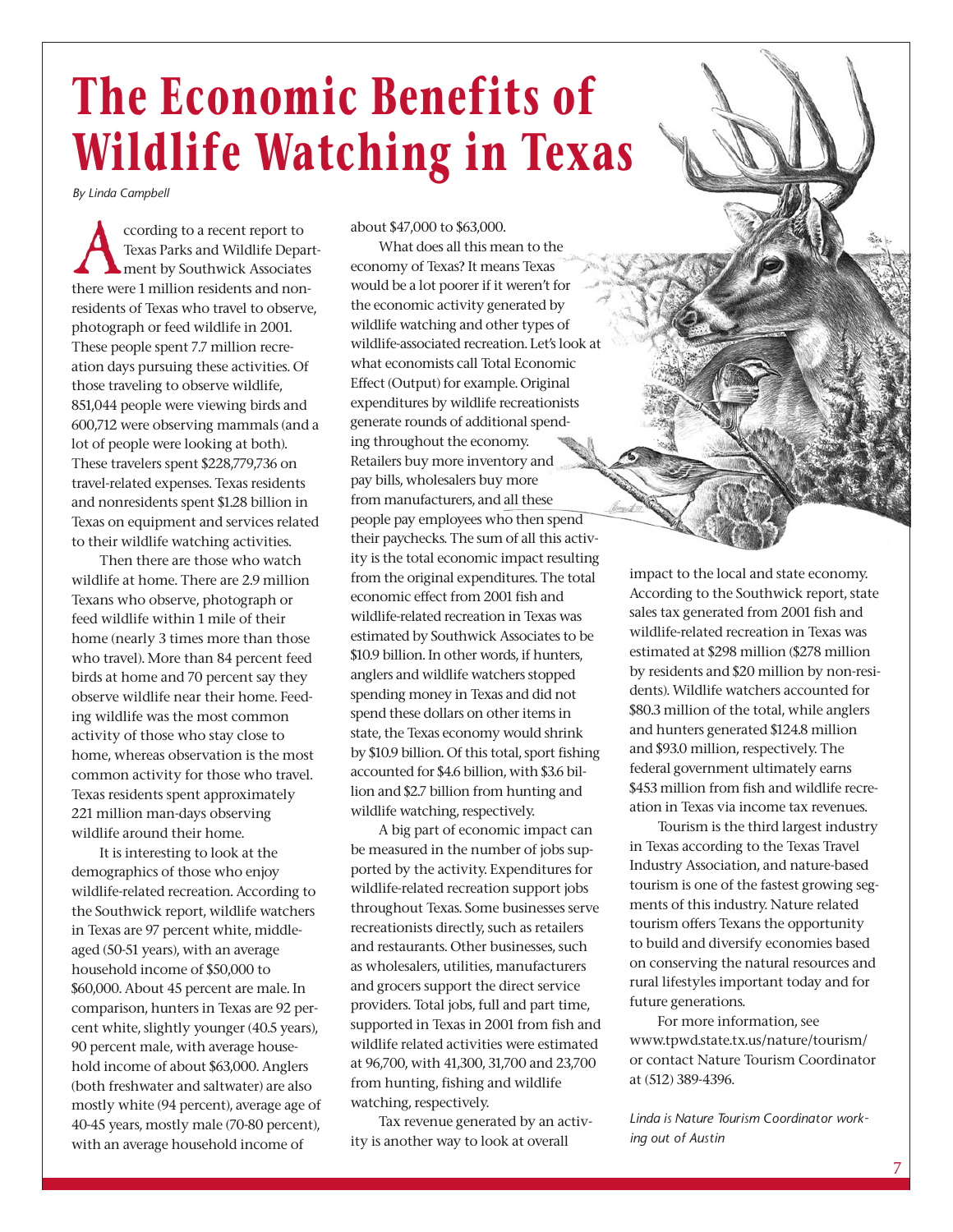

aptors can be counted on to spark curiosity and wonderment in all of us. Many superlatives come to mind when describing them: magical, magnificent, majestic, marvelous, mysterious. Such adulation can certainly be directed to one of their most spectacular behaviors: migration. The awesome migratory behavior of raptors first attracted attention of European naturalists in the Americas in the early 1500s, before that Native Americans had been observing and worshipping them for millennia. Unfortunately, due to the fact that they migrate in such large numbers and in such dense concentrations, and because they have traditionally been vilified as vermin, they were shot with abandon and glee by father and son at most, if not all major hawk migration points in the U.S. Finally, in the 1930s this activity declined thanks to federal legislation and grassroots conservation efforts, and a new appreciation of this natural phenomenon began which continues to this day.

In contrast to hummingbirds, warblers and shorebirds whose tiny bodies are continually buffeted by unpredictable weather, and which must expend massive amounts of energy in continuous flapping flight across great nonstop distances, raptors make their journeys with comparative ease. Smaller birds must store tremendous amounts of fat (up to 50% of body mass in some species) in order to make their

long, perilous journeys. Smaller birds typically migrate by night which helps them avoid predation, but which denies them the ability to take advantage of vertically rising warm air masses characteristic of daytime heating. Such air masses, called 'thermals,' serve to provide lift for diurnal raptors, and drastically reduces the need to spend energy in flapping flight.

All migrant raptors utilize thermals to some degree, but Broad-winged Hawks and Swainson's Hawks are particularly dependent on them. During migration these hawks remain perched, in trees, on fence lines or even on the ground, until ground temperature is high enough to heat the air and make it move upward, creating a thermal. When this happens the birds fly toward the thermal in search of just the right spot to extend their wings and allow the upward moving air to hold them aloft. Ornithologists call this type of flight 'static soaring,' and it requires very little energy compared to flapping flight. In order to remain inside the thermal, the hawk will tilt its wings and adjust its tail just enough to allow it to rotate in a wide arc. To an observer on the ground this gives the appearance of a swirling, spiraling movement. Add to this hundreds, thousands and even tens of thousands of swirling, spiraling hawks in many groups ('kettles') and you are witness to one of nature's most alluring and dramatic displays.

Hawks will remain in a thermal until it no longer lifts them, usually not more that 3,000 – 4,000 feet above sea level. At this point they merely soar in a slight descent to the next available thermal. In the larger species this is accomplished without having to flap their wings. They repeat this process of gliding from thermal to thermal all the way to their wintering grounds in South America in the fall, and back to their breeding grounds in the spring. As a result, these birds do not need to store the huge amounts of fat that smaller birds do. However, they tend to shift their dietary requirements somewhat. For example, Swainson's Hawks tend to prey heavily on grasshoppers not only in migration but on their winter grounds. This trait unfortunately led to disaster in the mid-1990s when it was discovered that a wintering population in Argentina had been eating grasshoppers laden with toxic pesticides resulting in the seasonal extermination of some 20,000 Swainson's Hawks, approximately 5% of the world's total population of this species. That problem has since been remedied and the hawks seem to have rebounded.

With 35 species Texas has the greatest number of diurnal raptors (including vultures) in the U.S. Twenty (57%) of these seasonally travel from breeding to non-breeding areas. One of Texas' most notorious hawk watching sites is located at Hazel Bazemore County Park west of Corpus Christi, Texas in Nueces County. Over the last five years (1998-2002) the average number of hawks observed at this one site during fall migration is close to threequarters of a million, fully 93% of which are Broad-winged Hawks! The top five species with the most individuals counted (in descending order, five-year averages in parenthesis) are: Broad-winged Hawks (666,763), Turkey Vultures (23,824), Swainson's Hawks (6,454), Mississippi Kites (6,443) and Sharp-shinned Hawks (1,211). Hazel Bazemore, and nearby Smith Point (at Candy Abshire Wildlife Management Area, another popular hawk watch site) are open to the public.

*Craig is an avian ecologist working out of Austin*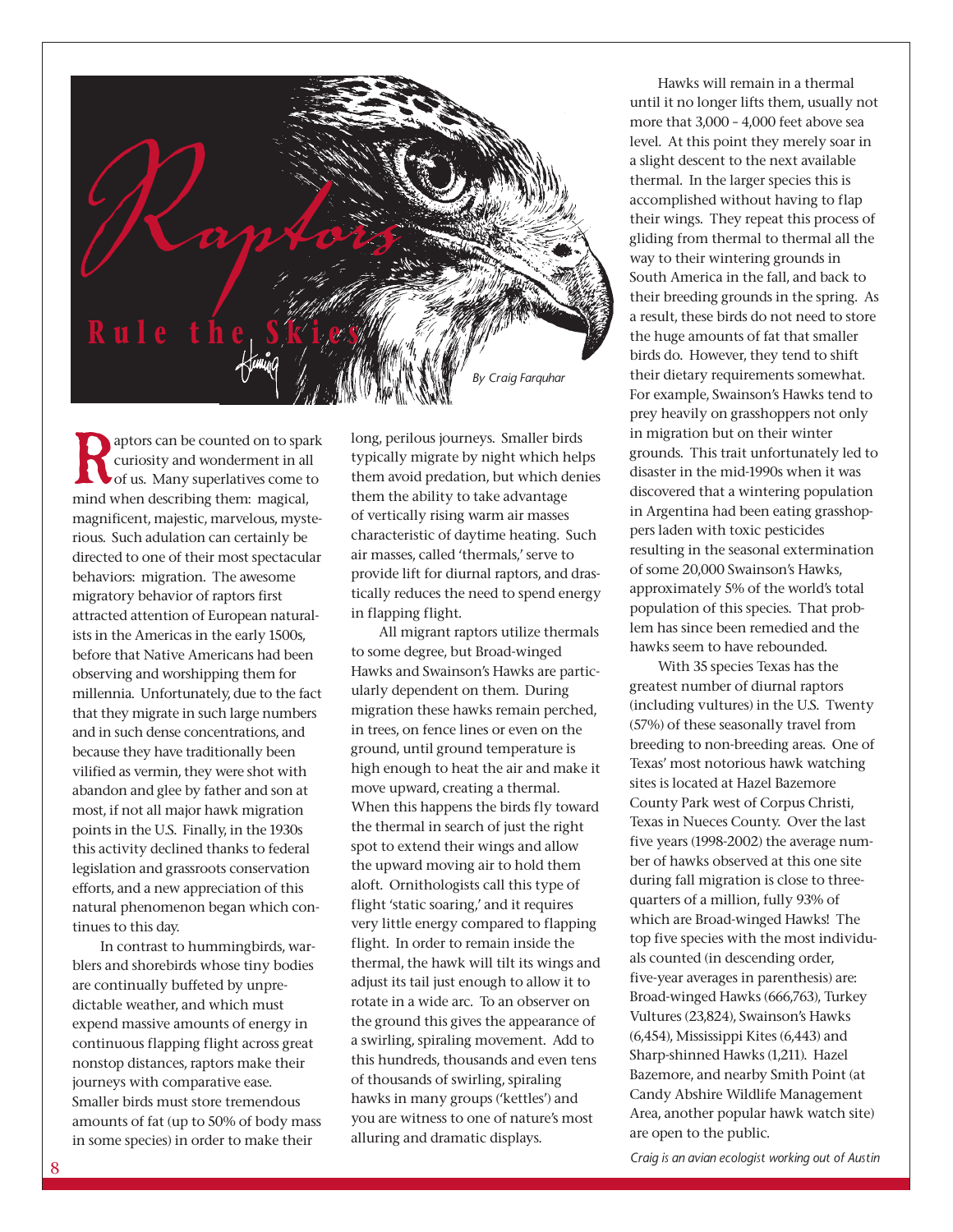### **Post-breeding Dispersal and Migration of Hummingbirds** Along the Central Texas Coast **News Agent Agent Agent Agent Agent Agent** Agent Agent *By Brent Ortego*

Eight species of hummingbirds reg-<br>ularly occur in eastern Texas after<br>the breeding season and there are<br>many mysteries about their migration ularly occur in eastern Texas after the breeding season and there are many mysteries about their migration routes, tendencies to linger, site fidelity and survival. Some knowns are: millions of hummers pass through eastern Texas each year; hummingbirds tend concentrate at the edges of large waterbodies, rivers and creeks during migration; hummingbirds do not migrate on the back of geese; and it is not necessary to take your feeders down after Halloween, but it is recommended you keep them up until at least Christmas.

I have been banding hummingbirds along the Central Texas Coast since 1992 to study various aspects of hummer migration, site fidelity and survival. In recent years, I have been joined by Charlie Brower, Robert & Kay Lookingbill, Sumita Prasad, Glenn Swartz and Craig Zalk to conduct more expansive research. In the Table below the number of hummingbirds that we have caught each month from 1992-2002 at a study site near Victoria are reported.

This data is useful to look at relative occurrence of each species by month. Note the peaks of occurrence, and the number of hummingbirds that would be missed if feeders were put away after October.

The Ruby-throated Hummingbird is by far the most abundant migrant hummer in eastern Texas. It reaches its southern breeding limits in Victoria where only a few individuals nest. Millions migrate around the Coast each fall. There is considerable scientific interests in determining the exact routes this species uses. It is fairly well known that

most of the species migrates from the tropics across the Gulf of Mexico to the eastern United States each spring, but the magnitude of its flight over the Gulf in the fall is not known. What we do know is that many more Ruby-throats migrate around the Gulf in the fall than in the spring making us believe that a large portion of the Continental population migrates around the Gulf after breeding. Dozens of banders in several states are attempting to answer this question. Data is too sparse to date to make conclusions. We also know that the greatest fall passages of Ruby-throats in Texas occur along rivers, edges of large lakes and the inland side of bays. Catch rates are several times greater at these sites than along the minor creek at the Victoria study area. In addition, individual Rubythroats do not use the exact same route each fall, because there are virtually no recaptures of migrants in Texas. Very few Ruby-throats over-winter in Texas.

Black-chinned Hummingbird reaches its upper most breeding range along the Coast at Victoria with most of the species breeding west of I-37 and in the states to the north and west. The species is an uncommon migrant in August and September as most Texas breeders tend to fly south rather than eastward to the Coast in migration. It is not known how far up the Texas Coast breeding Black-chins disperse in late summer. More northern breeders from other states disperse at low numbers to the Coast where a few over-winter. Highest winter concentrations are close to the bays for added warmth from Gulf waters. Birds that do arrive in November tend to over-winter.

Anna's Hummingbird is a breeder along the Pacific

> Coast that infrequently strays to the Gulf Coast. Individuals tend not to linger and normally disappear a few days after arriving. Broad-tailed Hummingbird

|                      | July | Aug. | Sept.        | Oct. | Nov. | Dec. |
|----------------------|------|------|--------------|------|------|------|
| Ruby-throated        | 20   | 977  | 2741         | 645  | 12   | 6    |
| <b>Black-chinned</b> | 11   | 67   | 86           | 14   | 15   | 31   |
| Anna's               |      |      |              |      | 6    |      |
| Broad-tailed         |      |      | $\mathbf{1}$ |      | 8    | 16   |
| <b>Rufous</b>        |      | 11   | 13           | 16   | 56   | 76   |
| Allen's              |      | 1    | 3            | 3    | 7    | 12   |
| Calliope             |      |      |              |      |      | 6    |
| <b>Buff-bellied</b>  | 20   | 159  | 315          | 136  | 93   | 121  |

breeds in the Rocky Mountains with individuals regularly straying to the Coast. They tend to linger with a number successfully over-wintering and returning in following years.

Rufous Hummingbird is the 2nd most frequent western hummingbird migrant in eastern Texas and tends to over-winter further from the Coast than other hummers because it is more cold tolerant. Individuals start arriving in East Texas in July with most of them leaving after a few days. Individuals arriving in late October tend to try to over-winter and are likely to return in future years to winter at the same site.

Allen's Hummingbird is an uncommon winterer on the Coast and has been proven by this study to be much more abundant than previously thought because banders can catch the bird and examine body features that are not easily observed by birders and that distinguish it from the very similar Rufous Hummingbird. Allen's mostly arrive in late fall and there are too few records to date to determine site preferences.

The diminutive Calliope Hummingbird is rare on the Coast and a few birds arrive to winter most years.

The Buff-bellied Hummingbird was at the northern limits of its breeding range at Victoria during the early 90's, but has since continued its range expansion a short distance up the coast and as far inland as Brenham. It starts post-breeding dispersal in August with a peak in September. This species is unique in that a small part of its population migrates northeast for the winter with most individuals migrating south to the tropics. The species has strong site fidelity and tends to favor evergreen woodlands near creeks and rivers; especially areas with high concentrations of Turk's cap.

This article is too brief to go into great lengths on the migration and dispersal of any species. Looking at capture rates, the Ruby-throat is by far the most abundant on the Coast with catch rates near bays and rivers being 3-10 times faster than sites away from these

*[Continued on Page 10]*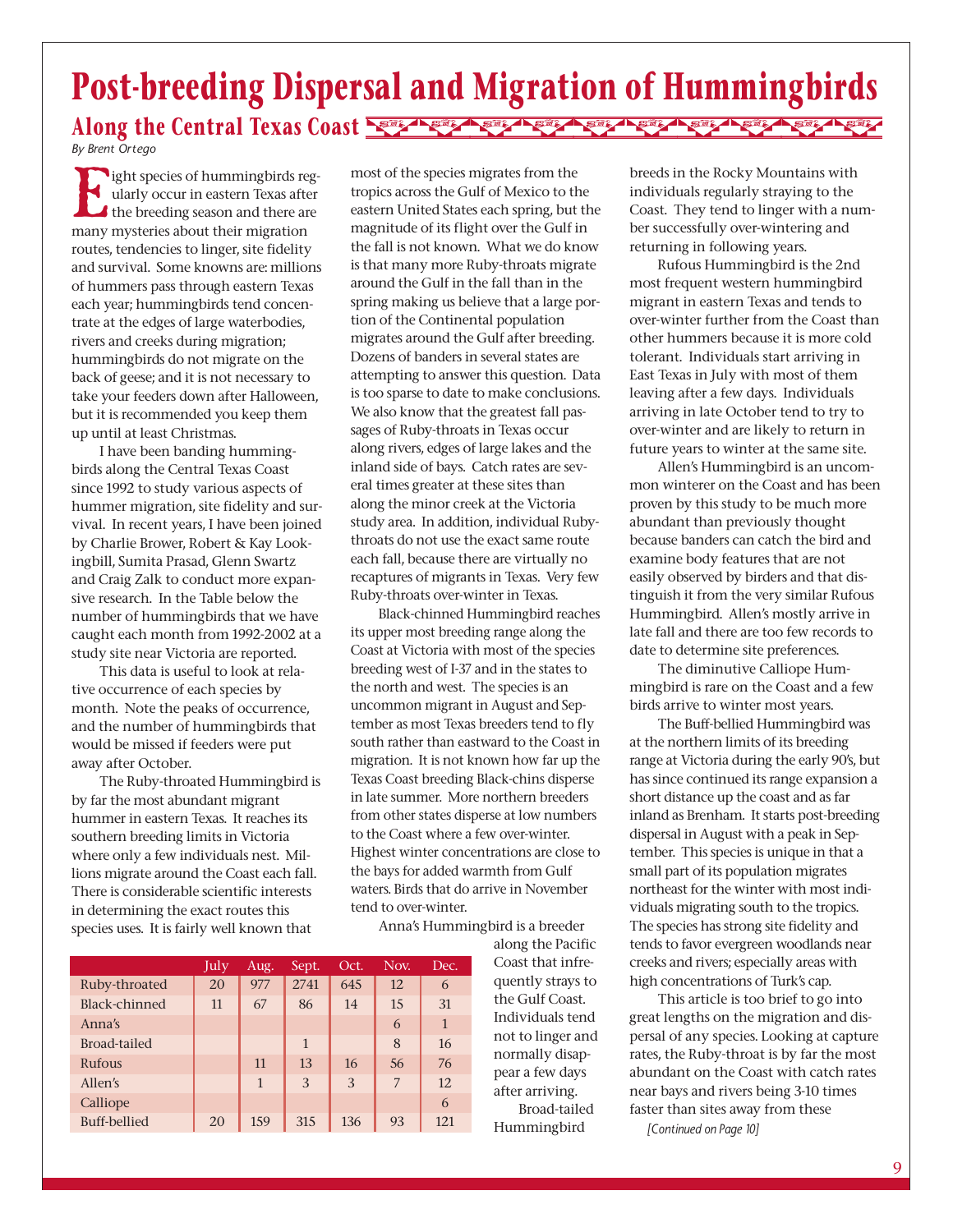#### *[Hummingbird Dispersal Continued]*

features. During the 3rd week of September when the big pushes of hummers normally occur along the Coast there is a literal sheet of hummers flying south over eastern Texas originating in eastern North America being funneled to the Coast through a relatively narrow gap of about 100 miles wide.

We do not know of the origin of the rumors of hummers migrating on the backs of geese but it is humorous to think of this relationship and many others attributed to hummers. With geese mostly arriving from October through December, timing is not practical if the birds were somehow tolerant of each other. The hummingbird mostly migrates low to vegetation during daylight in the fall, frequenting tops of trees along rivers and just above grasses in the prairies.

Much is not known about migration strategies of each species. There is a tendency for birders to lump all hummers into the same strategy, but caution is needed in that each species has different biological needs and for the most part different breeding/winter grounds. Banding data indicates that most "western strays" are individuals born late in the current year and arrive relatively late in migration. If they survive the winter, they tend to return in subsequent years at earlier dates as adults. There has been considerable debate about western hummers flying directly to the Coast from their breeding grounds, or flying to Central America and making a wrong turn up the Coast to winter. Neither situation has been

### **Great Spots for Wildlife Watching During Migration**

*By Mark Klym*

The migration theme in this Eye on Nature newsletter has me wanting to grab my binoculars, field glasses and camera and head out for a day of wildlife watching. One of the common questions asked though is "where is the best place to go to watch migrants?" This question can only be addressed by another question "what are you looking for, how much time do you have and where do you want to go?" The points below may provide some insight into the wonderful wildlife watching opportunities afforded by migration in Texas. These are simply some of my personal preferences – Texas offers a great diversity of wildlife viewing spots at any time, but especially during migration

 $\P$  High Island - one of the migration hot spots on the Upper Texas Coast is especially popular when migrant warblers and other songbirds are crossing the Coast in spring. Part of the Bolivar Loop on the Upper Texas Coast section of the Great Texas Coastal Birding Trail, migrants can occur anywhere. Spring and fall find this location very popular with the birders.

- g Bolivar Flats excellent shorebird viewing as well as gulls and terns this property is at the base of the north jetty protecting Galveston Bay. Other possibilities include the Nelson's Sharp-tailed Sparrow, though they are more of a winter bird.
- g Rockport- Fulton area well known as a Hummingbird hotspot, thousands of migrating Ruby-throated Hummingbirds will congregate in this community in early September. The community caters to the hummingbirds, with beautifully landscaped gardens decked out to invite these avian visitors. Other birds are also moving through this area during migration season, and shorebirds are common on the beaches.
- g Valley Nature Center located in the beautiful Rio Grande Valley, the nature center is particularly attractive to butterflies and a good spot to see migrating Monarchs, Red Admirals, Snouts, yellows as well as several migrant birds and hummingbirds.
- g Santa Anna Hawk Watch visitors are always welcome, especially if they are willing to keep an eye to the sky for migrating raptors during the hawk watch at Santa Anna National Wildlife Refuge south of Alamo. The refuge is home to a number of valley specialties as well as a great spot to view some of

proven and, in all likelihood, both scenarios occur.

Hummingbirds that potentially winter in Texas tend to linger in areas of abundant insects and flowers. They will be forced to residences with feeders after frost kills available native food. Thus, it is important for over-wintering hummers to have feeders available in late fall. We recommend maintaining fresh sugar water in feeders until at least Christmas to determine if there are any over winterers in your area.

One thing that is certain is that hummers are interesting to study. There is much to be learned and we should try to avoid using generalizations.

*Brent is a Wildlife Diversity Biologist working out of Victoria*

the migrants that move through this area each year. Butterflies can best be seen at the gardens behind the visitor center as you leave the Hawk Watch.

- $\blacktriangleleft$  The Texas Hill Country is one of the spots where movements of migrating monarchs can be seen. People living along the streams and creeks near Fredericksburg have occasionally reported mass roosts of the butterflies, and moderate numbers can be seen moving around some of the specially landscaped areas in town.
- $\triangleleft$  Davis Mountains an excellent area to view migrating hummingbirds, in mid August as many as nine species have been seen in a single weekend of easy viewing by visitors to this area. Other western migrants can also be seen in this mountain island area of the Chihuahuan Desert. The elevation makes this area surprisingly comfortable even in mid-summer.
- g Muleshoe National Wildlife Refuge imagine hundreds of "prehistoric birds" swooping in to roost in shallow lakes as you stand on the shores watching. You don't need to imagine it if you visit this refuge in northwest Texas on the New Mexico state line. Sandhill Cranes make this an annual stop, and the resulting wildlife viewing is phenomenal!
- $\mathcal A$  Areas around Lubbock including the highway from Lubbock to Dickens can provide some excellent shorebird migration opportunities.

*Mark is an Information Specialist working out of Austin*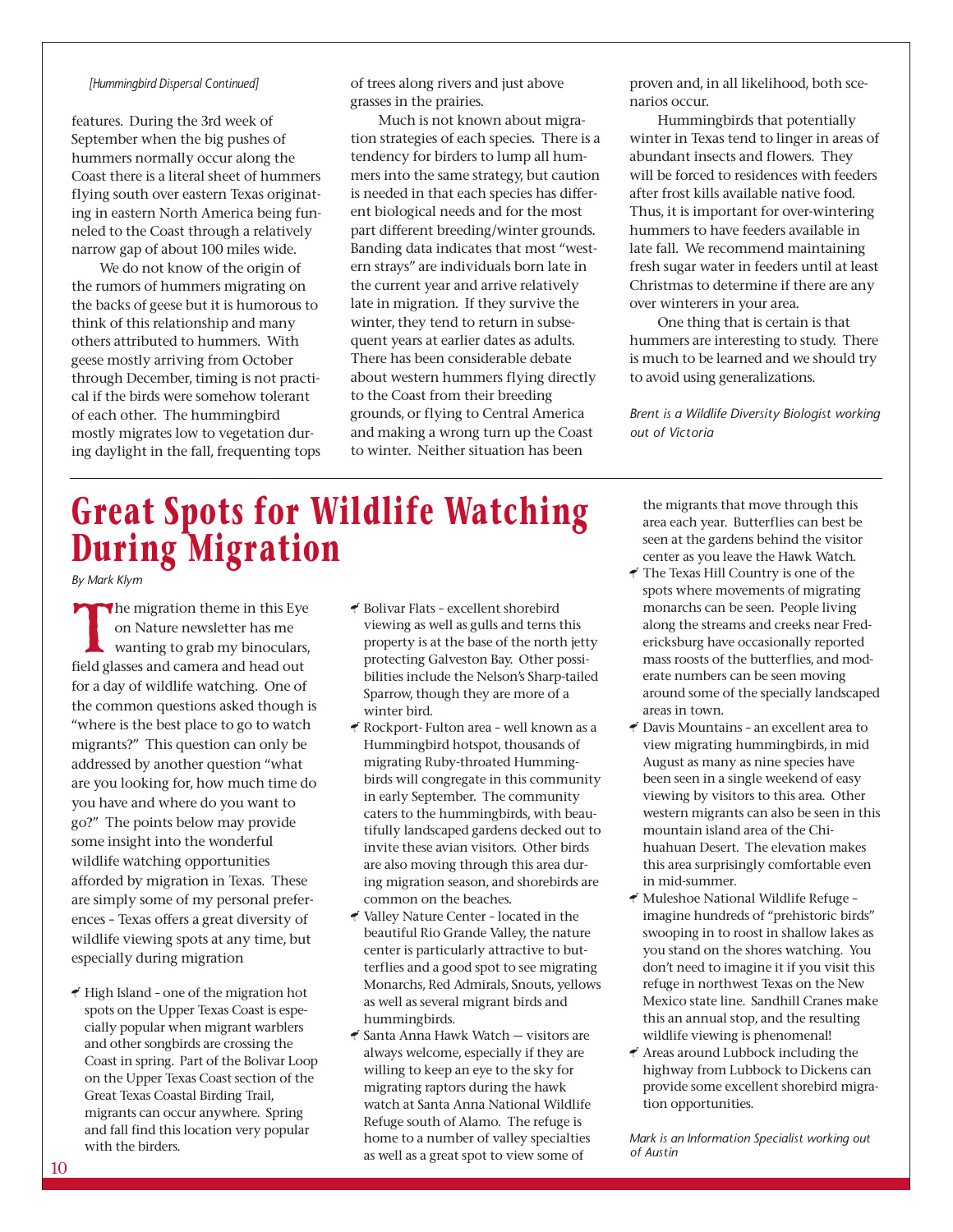### **Migrating Mussels?**

*By Marsha Reimer*

Many Texans are unfamiliar with<br>the variety of bottom-dwelling<br>freshwater mussels, commonly<br>called "clams" (family: Unionidae) found the variety of bottom-dwelling freshwater mussels, commonly called "clams" (family: Unionidae) found in our Texas water bodies. There are nearly 300 species of mussels in North America, and 51 or so in Texas alone (Howells et al. 1996).

Birds migrate and butterflies migrate, but what about mussels? Merriam and Webster (2002) define migration as: "to move from one country, place or locality to another". The ability of mussels to move within their habitat is greatly limited. Movement is achieved through the use of a highly muscular, flexible foot. This foot is usually used by the mussel to burrow into benthic sediments, wedge into crevices or under rocks (McMahon 1991). They can also use this foot to move from one place to another, but this varies greatly among species (Howells et al. 1996).

Texas has only one natural lake, Caddo Lake. All others are man-made reservoirs. Freshwater mussels in Texas evolved mostly in perennial river systems. Some require moderate to swiftly flowing waters and can not survive in lakes or reservoirs. One such mussel species is the Wabash Pigtoe (*Fusconaia flava*). This species is intolerant to changes in stream environments and populations are reported only in Texas creeks and rivers (Howells et al. 1996). Freshwater mussels that survive the altered habitat of a reservoir are usually found in the shallower shoreline. When

the water level in a reservoir is lowered during a draw down, fish can swim to deeper water, but not mussels. The only options that mussels have are to dig in, move to deeper water or die.

The shells of freshwater mussels vary from the very thin and light shell of the Fragile Papershell (*Leptodea fragilis*) to the thick and heavy shell of the Washboard (*Megalonaias nervosa*). The Threeridge (*Amblema plicata*) is a heavy shelled mussel that can dig in during a draw down and survive. Whereas, the Yellow Sandshell (*Lampsilis teres*) is thought to be intolerant of dewatering because it is unable to completely close its shell and becomes dried out (Howells et al. 1996). They also noted that some sources suggest that the thin shelled Giant Floater (*Anodonta grandis*) and other anodontids have the ability to generate gasses or trap air bubbles allowing them to float from one location to another. Juvenile mussels can crawl with the use of the foot for considerable distances, but this form of movement is greatly reduced in some heavier adults (McMahon 1991). Howells et al (1996) stated that many of our Texas reservoirs have maintained low water levels in the past but with current fluctuations of drought and heavy rains, many mussels are now found in deeper waters. This was probably the case last March at Ray Roberts Lake in North Texas. We conducted the field portion of a Texas Mussel Watch workshop at the lake and found no freshwater mussels in the shallow waters of the shoreline. We didn't even find evidence of the ubiquitous, nonnative Asian clam. The lake levels had experienced fluctuations and during that workshop they were very high. If mussels were present at all, they were probably down in the deeper waters of the lake. McMahon

(1991) stated that the adaptive significance of surface movement by mussels through sediments is not well understood.

Since the passage of the Endangered Species Act in 1973, 35 freshwater mussels have become extinct (Turgeon et al 1998). Why are we losing these marvelous creatures at such an alarming rate? The life cycle of most of our freshwater mussels includes a parasitic stage where the young attach to the gills or fins of a selected host fish. Some mussels even depend on a specific fish species to complete reproduction. If the host fish is taken out of the mussel's habitat, then they will be unable to reproduce. Overharvesting of freshwater mussels in Texas occurred sporadically during the last 100 years due to pearl rushes and button production but it peaked by 1990-92 due to the demand of the cultured pearl industry. This triggered the revision of Texas Parks and Wildlife Regulations in 1992-93 (Howells et al. 1996). During the 20th century, pollution, building of dams and other human related habitat changes also impacted populations of freshwater mussels in Texas as well as natural hazards such as scouring floods and drought. Their multifaceted life cycle, overharvesting, habitat changes and natural hazards all contribute to the fact that our native freshwater mussels are the most imperiled organisms in North America.

Texas Mussel Watch is looking for volunteers to help with monitoring Texas populations of these amazing freshwater mussels. For more information please visit our web site at: www.tpwd.state.tx.us/mussels

*Marsha is coordinator of the Texas Nature Trackers program working in Austin* 

### **Wildlife Viewing at Palo Duro Canyon SP**

*By Heather Lanman*

eople from all over the world visit Palo Duro Canyon State Park to experience Texas wildlife at its best. This 18,438 acre park is teaming with beautiful lizards, graceful deer and comical turkeys. Wildlife viewing opportunities are available throughout the

year, and the park contains many secluded trails and scenic areas in which to enjoy them.

During the spring and summer, many migratory birds arrive in the Texas Panhandle. Palo Duro Canyon attracts many species because of its rich habitat and water. In April, painted buntings begin to make their appearance with their beautiful plumage and Mississippi kites glide gracefully through the air. Turkey vultures and red-tailed hawks are also commonly seen soaring below the canyon rim. Vivid cardinals and chatty golden-fronted woodpeckers are common residents throughout the year. As temperatures cool, visitors may also catch a glimpse of scrub jays and robins.

Palo Duro Canyon is home to a myr-

iad of reptiles. During the summer, many hikers are sure to catch a glimpse of beautiful turquoise collard lizards perched on rocks. Checkered whiptails and prairie lizards are also seen as they dart among the brush. Visitors may come across the rare Texas Horned Lizard (a.k.a. horny toad) as it feasts on ants. Other commonly seen reptiles include various turtle species such as the ornate box turtle and the spiny soft-shell turtle. Snakes make their homes among the canyon slopes and boulders. Hognose, coachwhips and bull snakes are commonly seen throughout the park and provide an exciting element to any hike. While the vast majority of snakes in the park are harmless, the more dangerous

*[Continued on Page 6]*